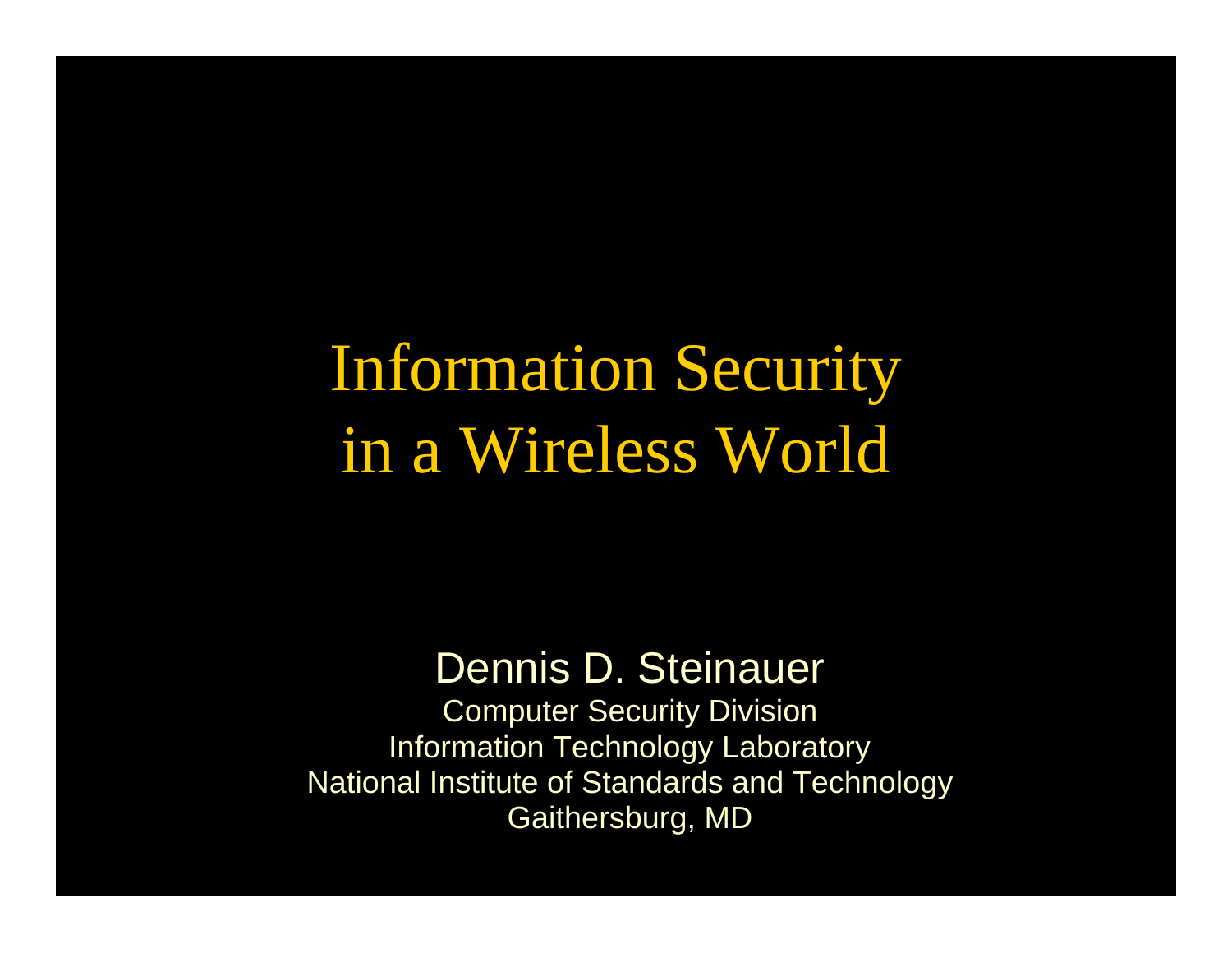Information Security in a Wireless World

- Basic Security Strategy
- Emerging Technologies
- Critical Information Infrastructure Elements
- Emerging Security Needs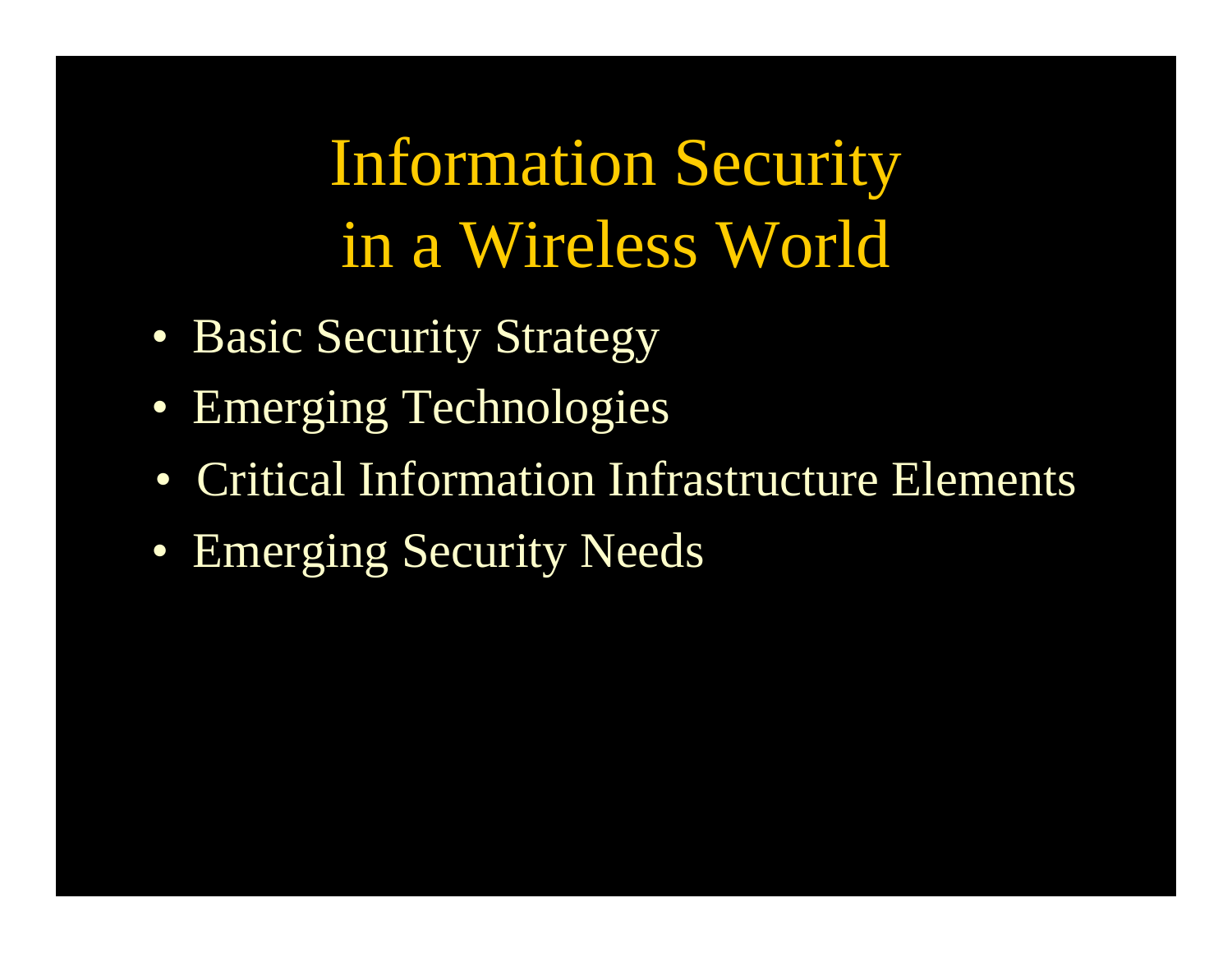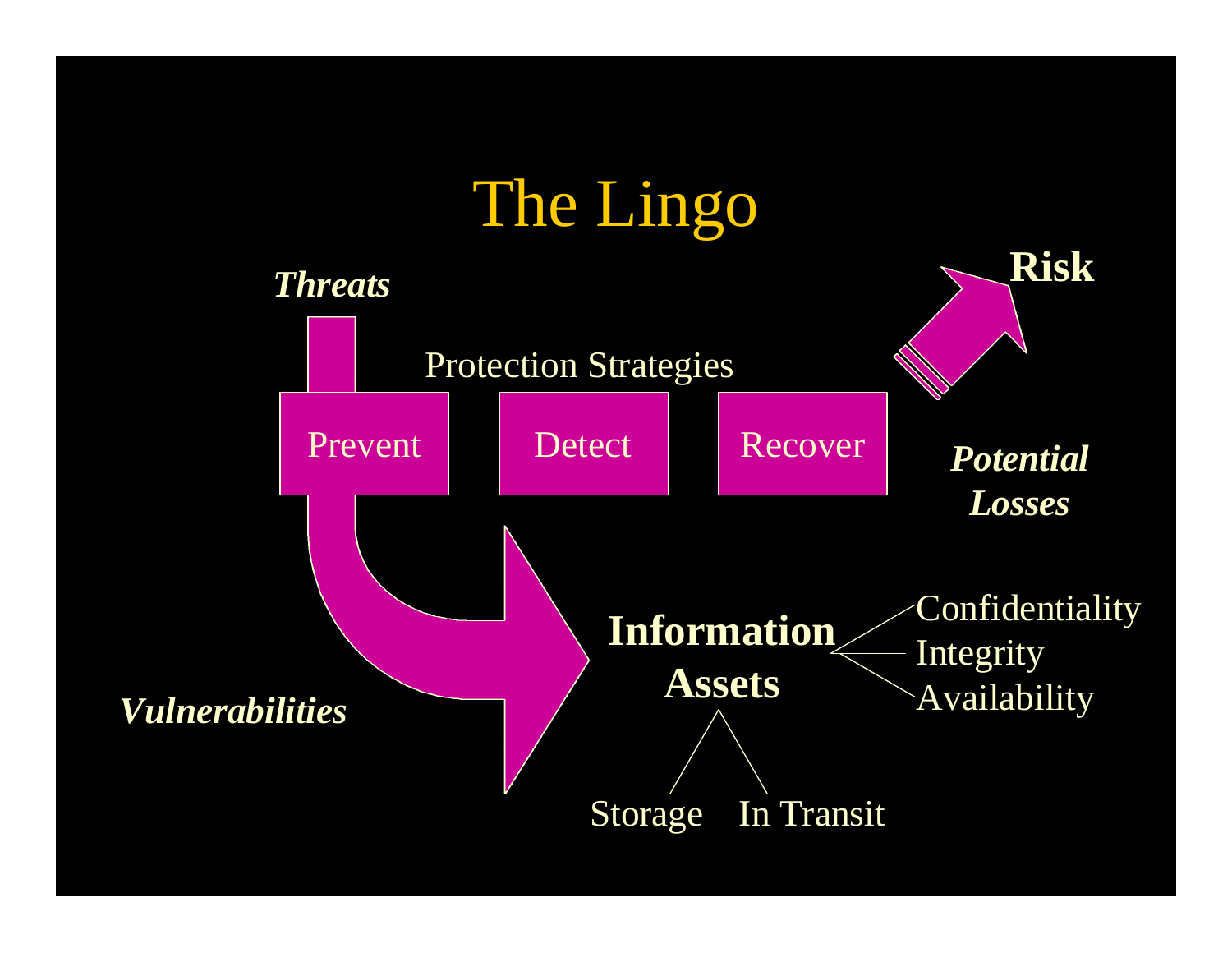# Security Services

- Confidentiality
- Integrity
- Authentication
- Access Control
- Non-Repudiation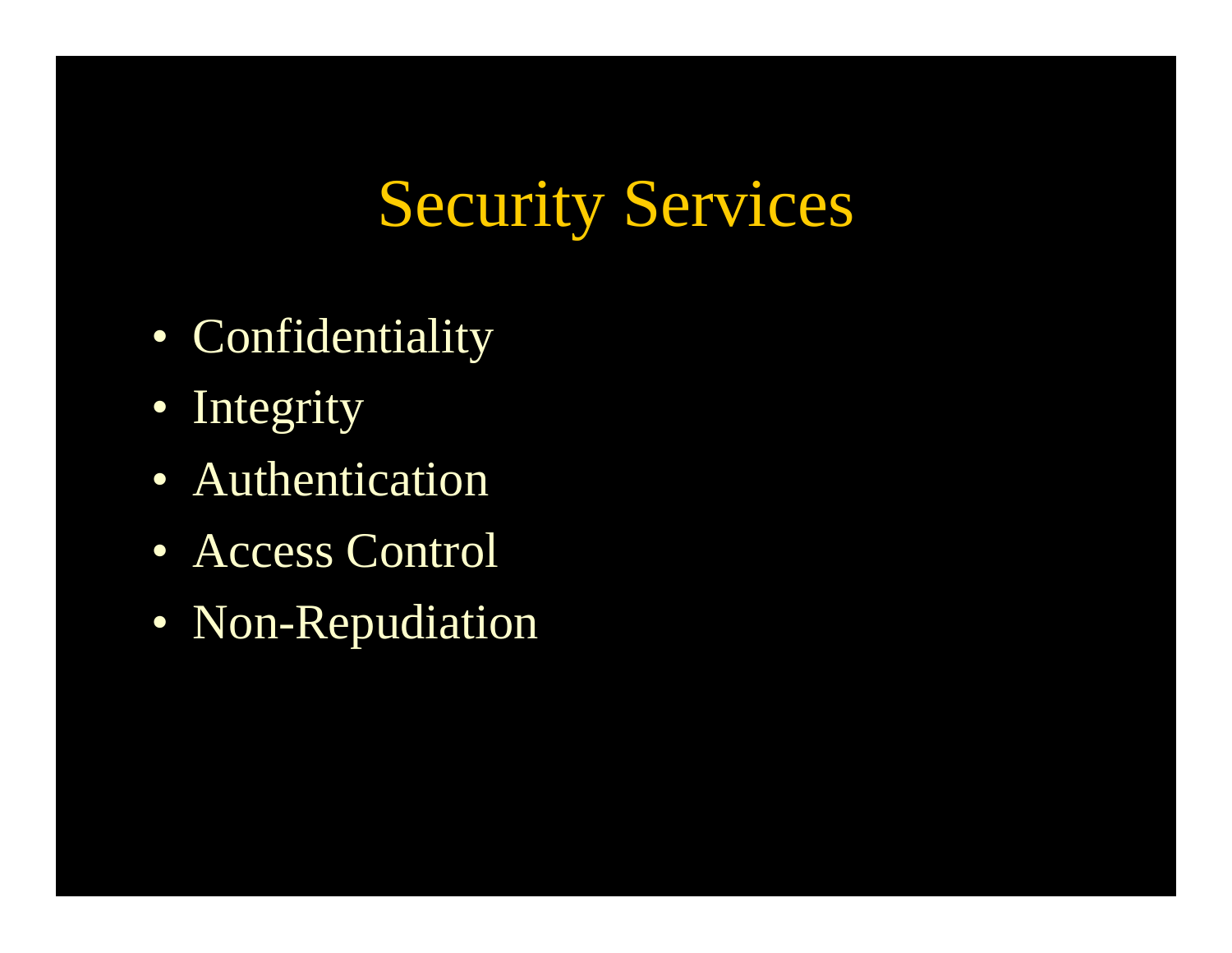# Emerging Technologies

All new information technologies that have impact on critical national infrastructures will have security needs -- which must be addressed from the start.

- Wireless communications
- Intelligent/mobile agents
- Embedded & ubiquitous computing
- Component-based systems
- **Next** ???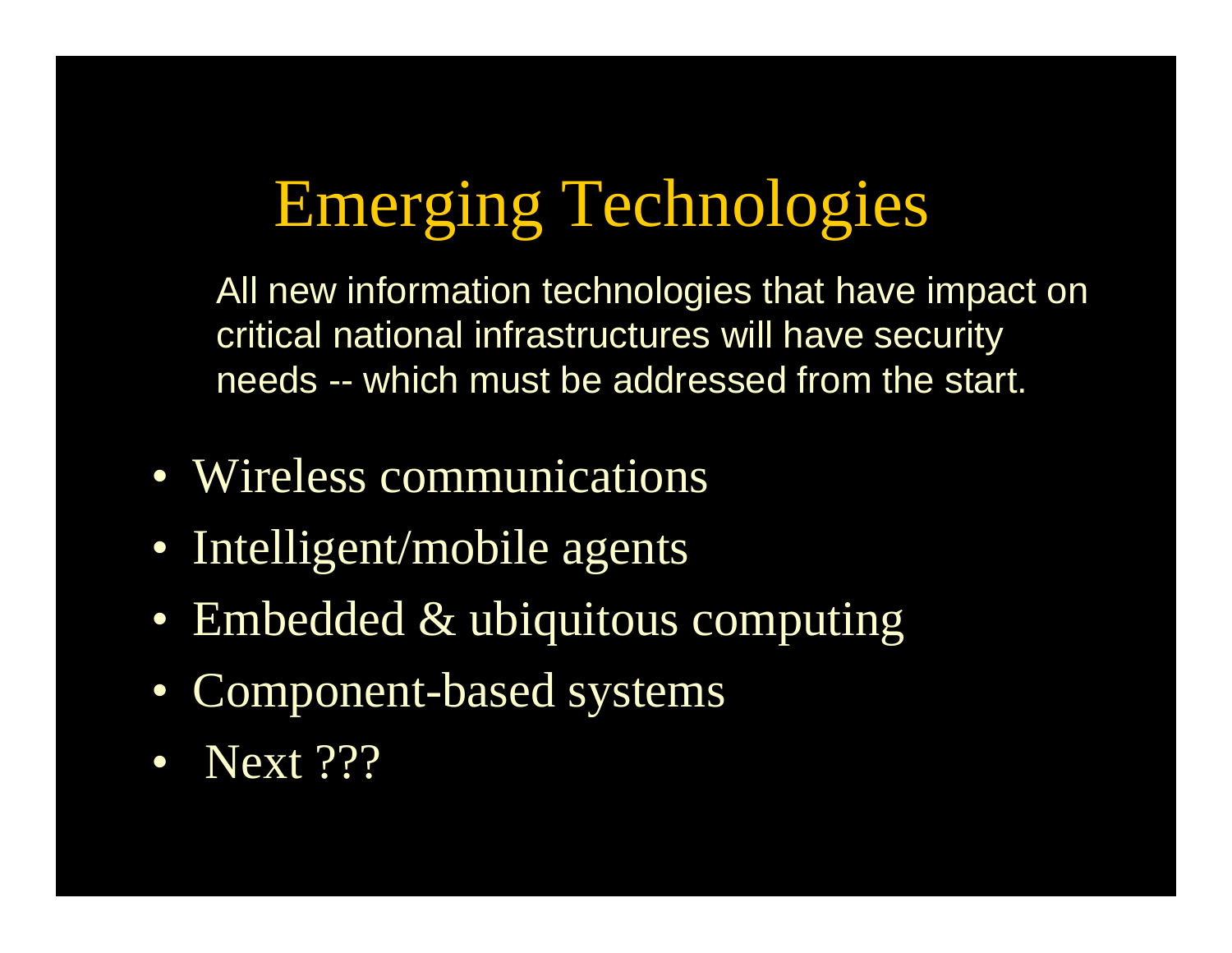## Critical National Infrastructures

- Banking
- Transportation
- Oil & Gas Distribution
- Electric Power Distribution
- Emergency & Protective Services
- Information & Communications
- Government Services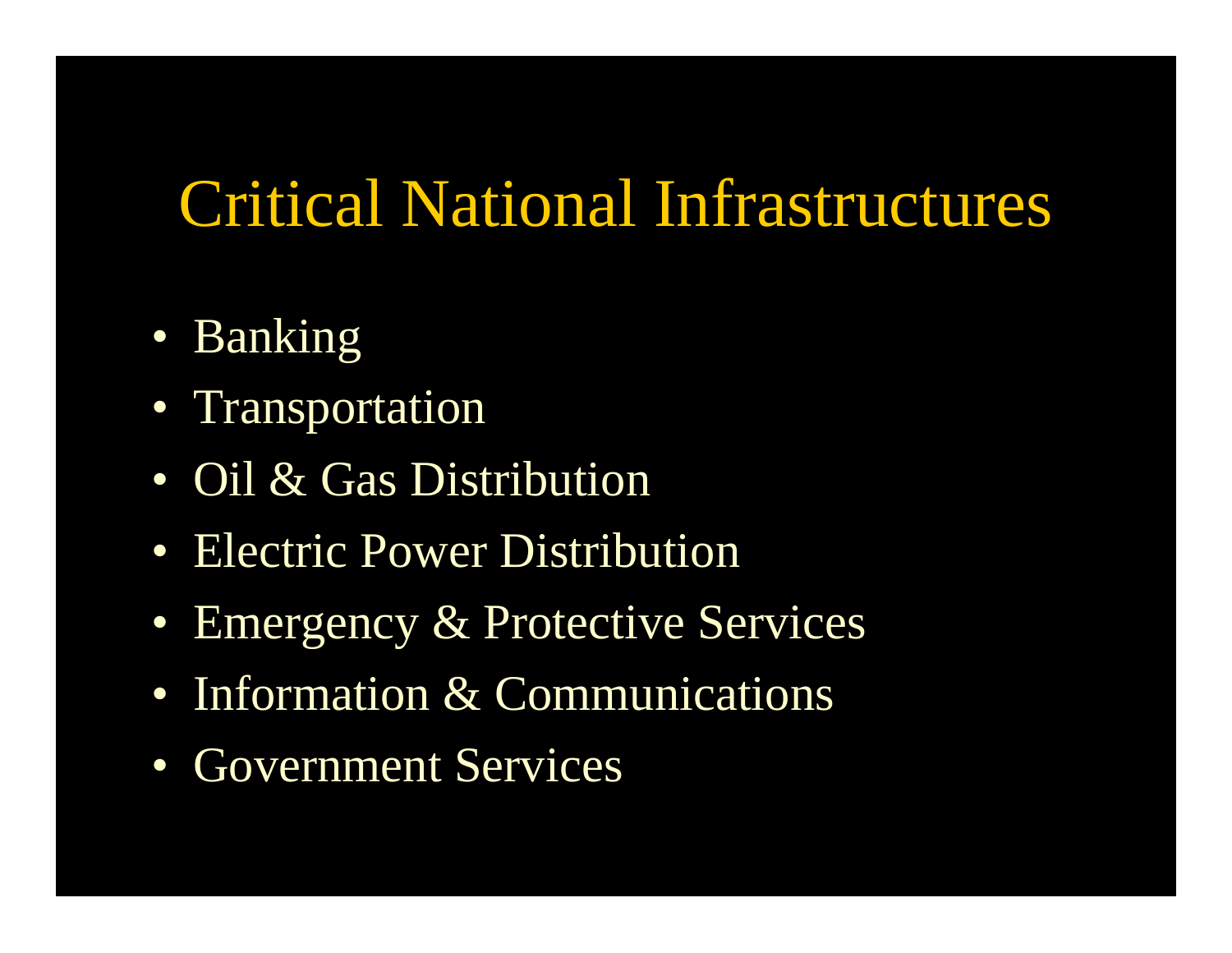# Critical *Information* Infrastructure **Elements**

- Internet Backbone
- Internet Domain Name Service
- Public Key Infrastructure(s)
- Underlying Communications Technology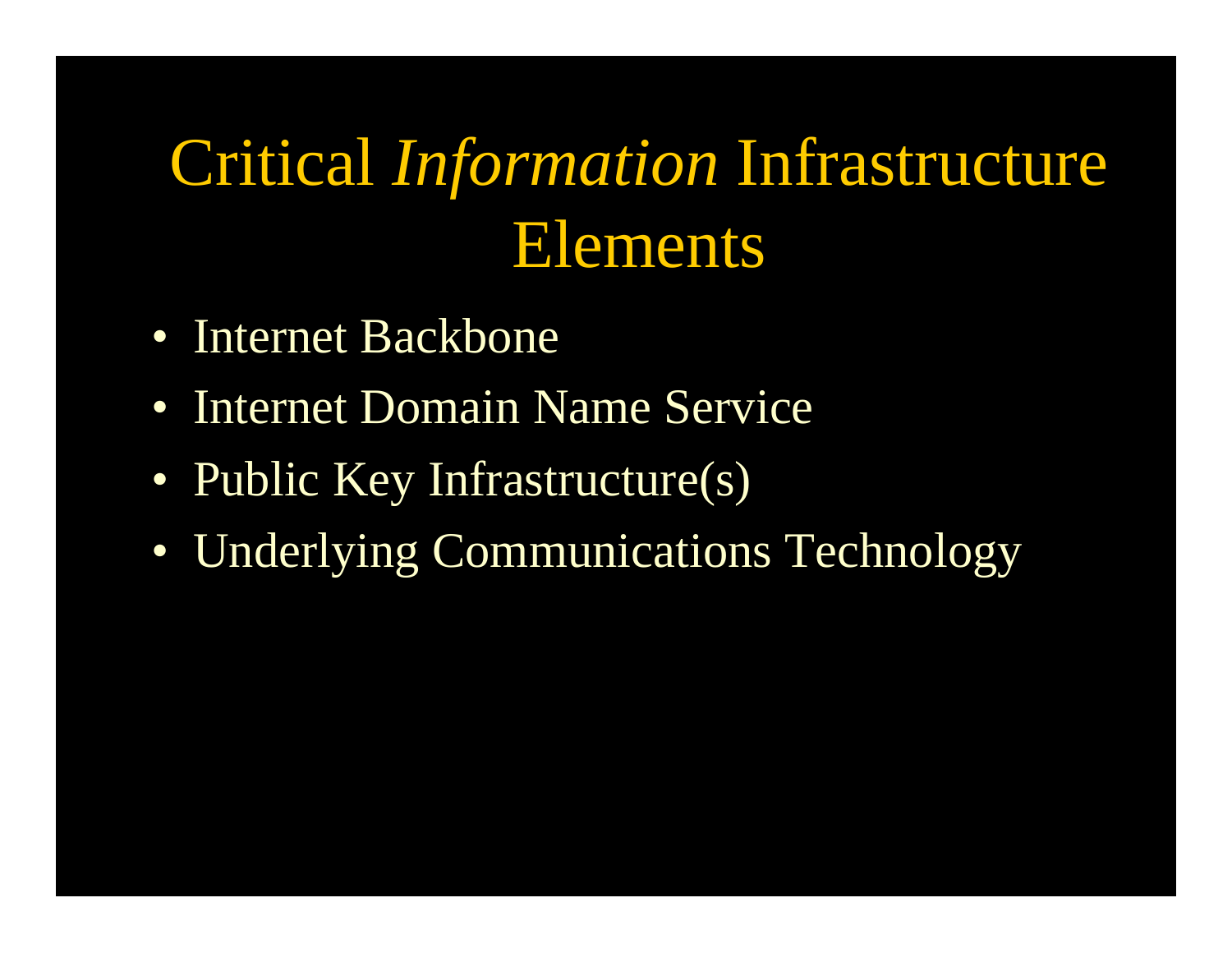# Emerging Security Needs

- Formal security criteria
- Advanced testing methodologies
- High confidence, high availability systems
- Advanced authentication
- Advanced, high-speed cryptography
- Complex system composition/analysis
- Configurable/maintainable systems
- Intrusion Detection
- Audit & threat monitoring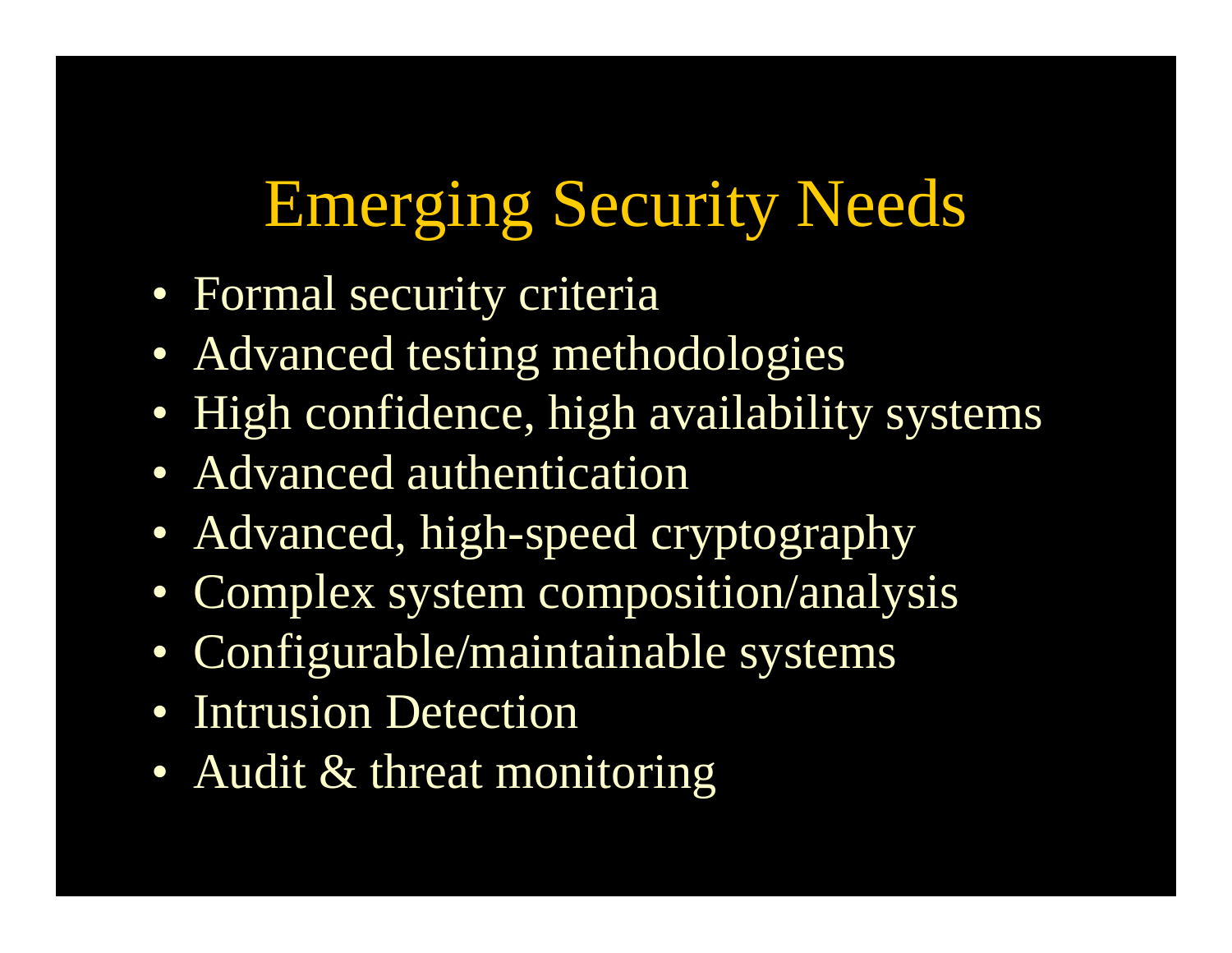# Critical Infrastructure Protection Focus Areas

- Security Technology
- Systems Survivability
- High Assurance Systems
- Application of Domain-Specific Expertise
- Security for Federal Systems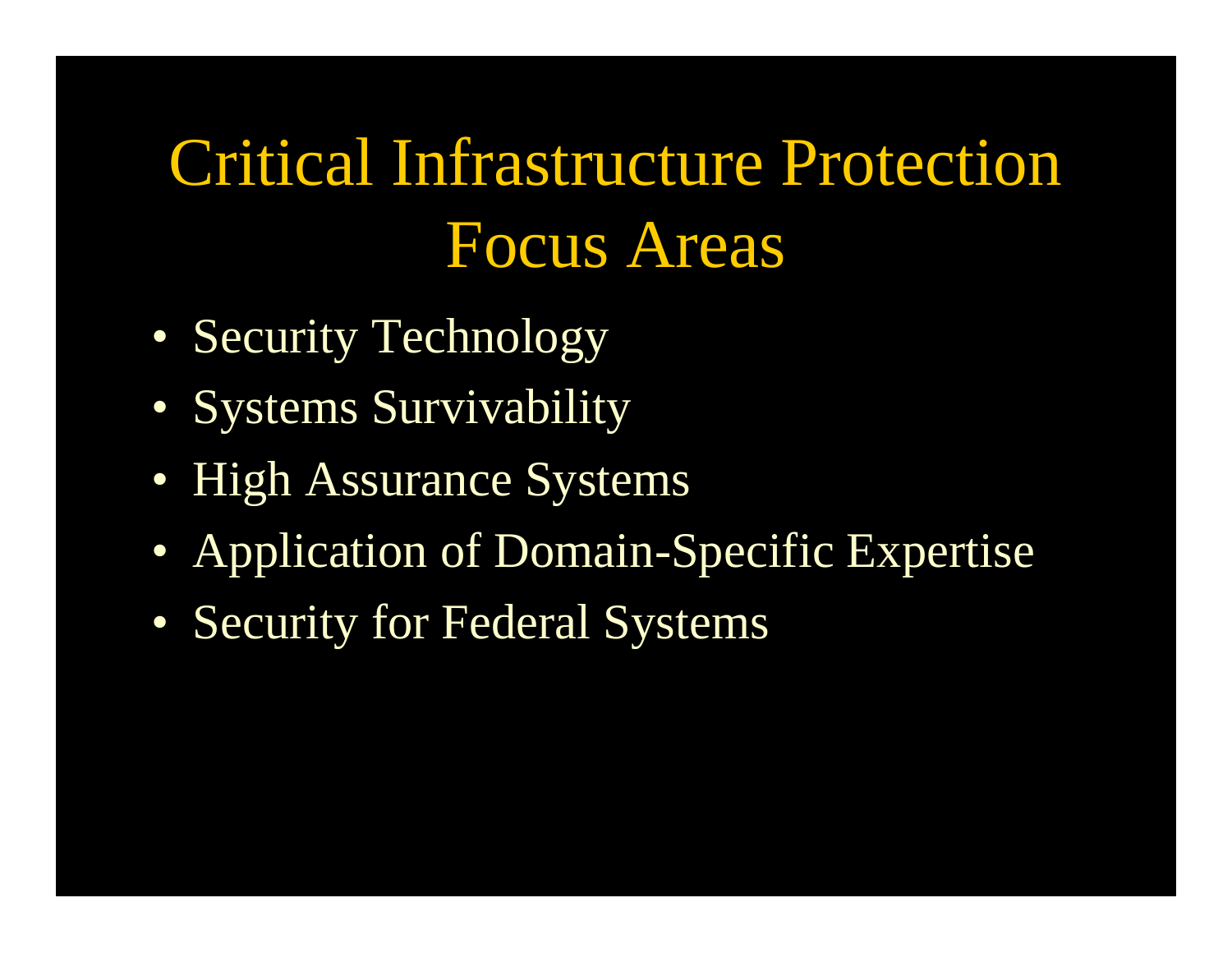## Security Technology

- Advanced Cryptography
- Public Key Infrastructure
- Common Criteria (CC)
- National Information Assurance Partnership (NIAP)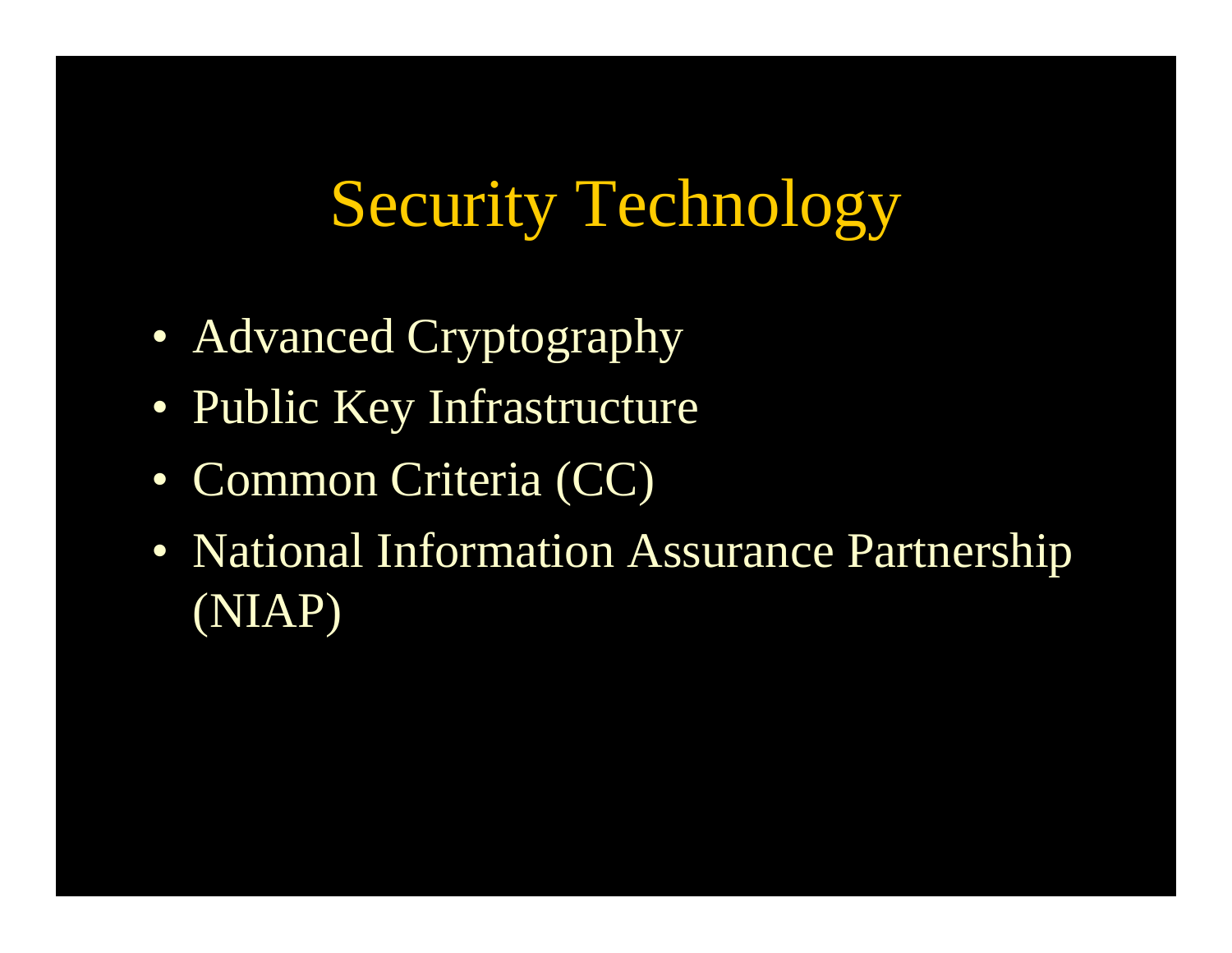



| Level                     | Example                    | <b>Specification</b> |
|---------------------------|----------------------------|----------------------|
| <b>Application/System</b> | <b>Air Traffic Control</b> | CC, GSSP,            |
| <b>Product</b>            | Firewall, OS               | Common Criteria (CC) |
| <b>Security Module</b>    | <b>Crypto Module</b>       | <b>FIPS 140-1</b>    |
| <b>Algorithm</b>          | <b>DES</b>                 | FIPS 46-2            |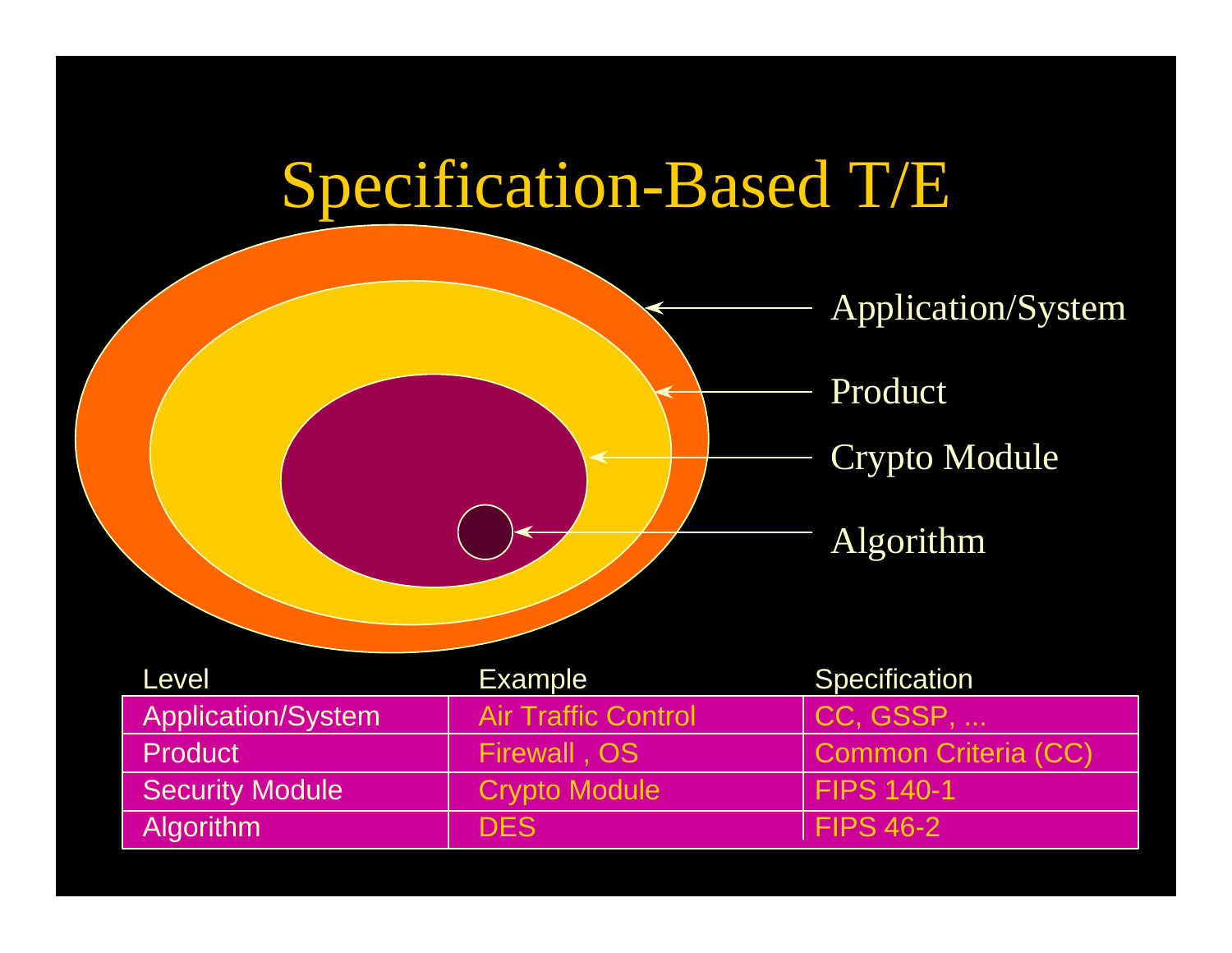### System Survivability

- Extend *intrusion detection & response technology* to large-scale, high criticality systems & networks
- Metrics, test methods, & remote testing techniques for *assessing system survivability*
- *Best practices* for designing and deploying survivable systems
- Security framework for "security" *mobile agents*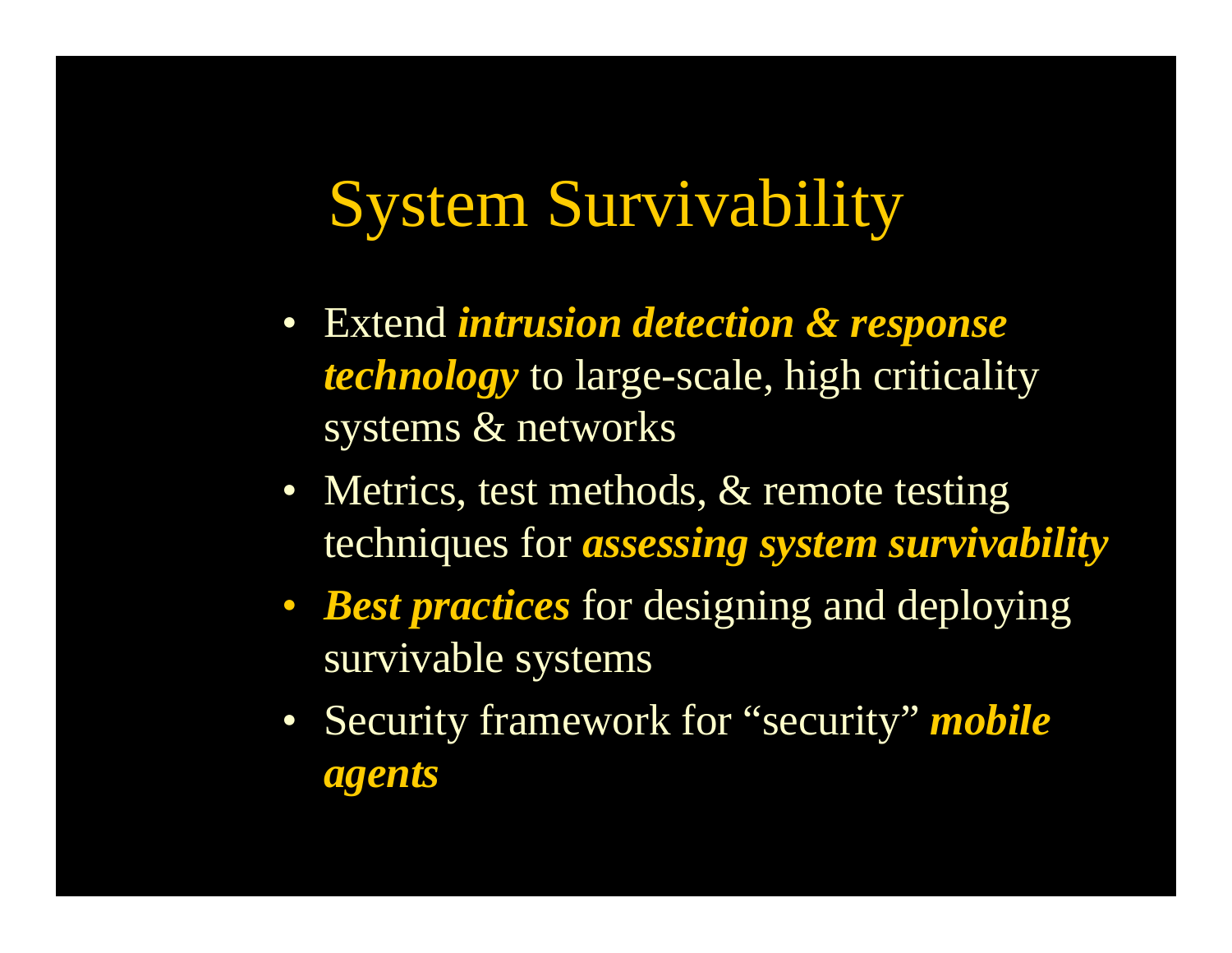## High Assurance Systems

- Legacy system evaluation
- High assurance security engineering
	- Transfer system engineering technology from NASA, NRC, FAA safety critical systems
	- Develop new technical methods & approaches
	- Automated testing techniques
	- Professional certification
	- Fault tolerance/redundancy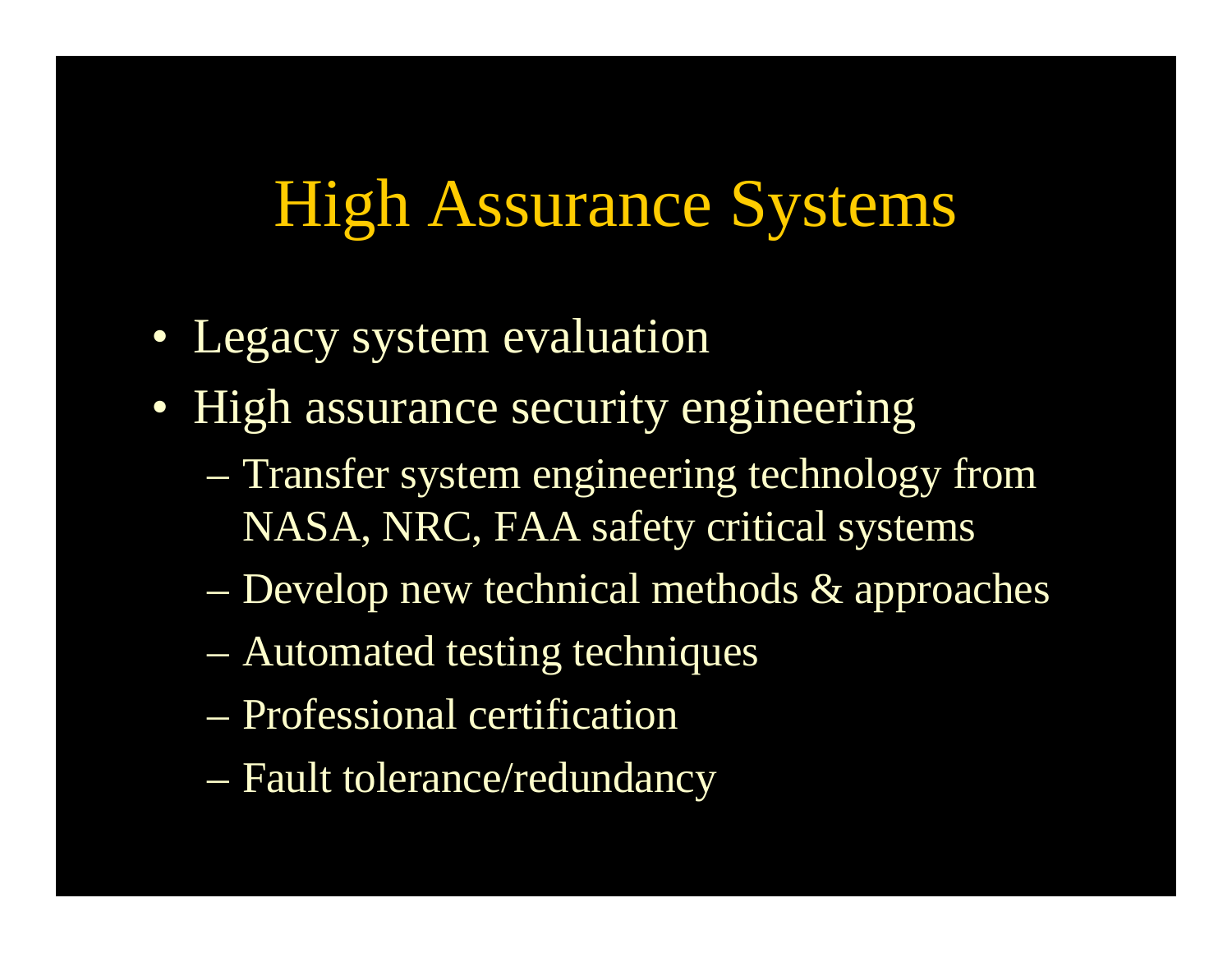Security for Domain-Specific Operational Support Systems

- Manufacturing supervisory control & data acquisition (SCADA) systems (MEL)
- Cybernetic building management systems (BFRL)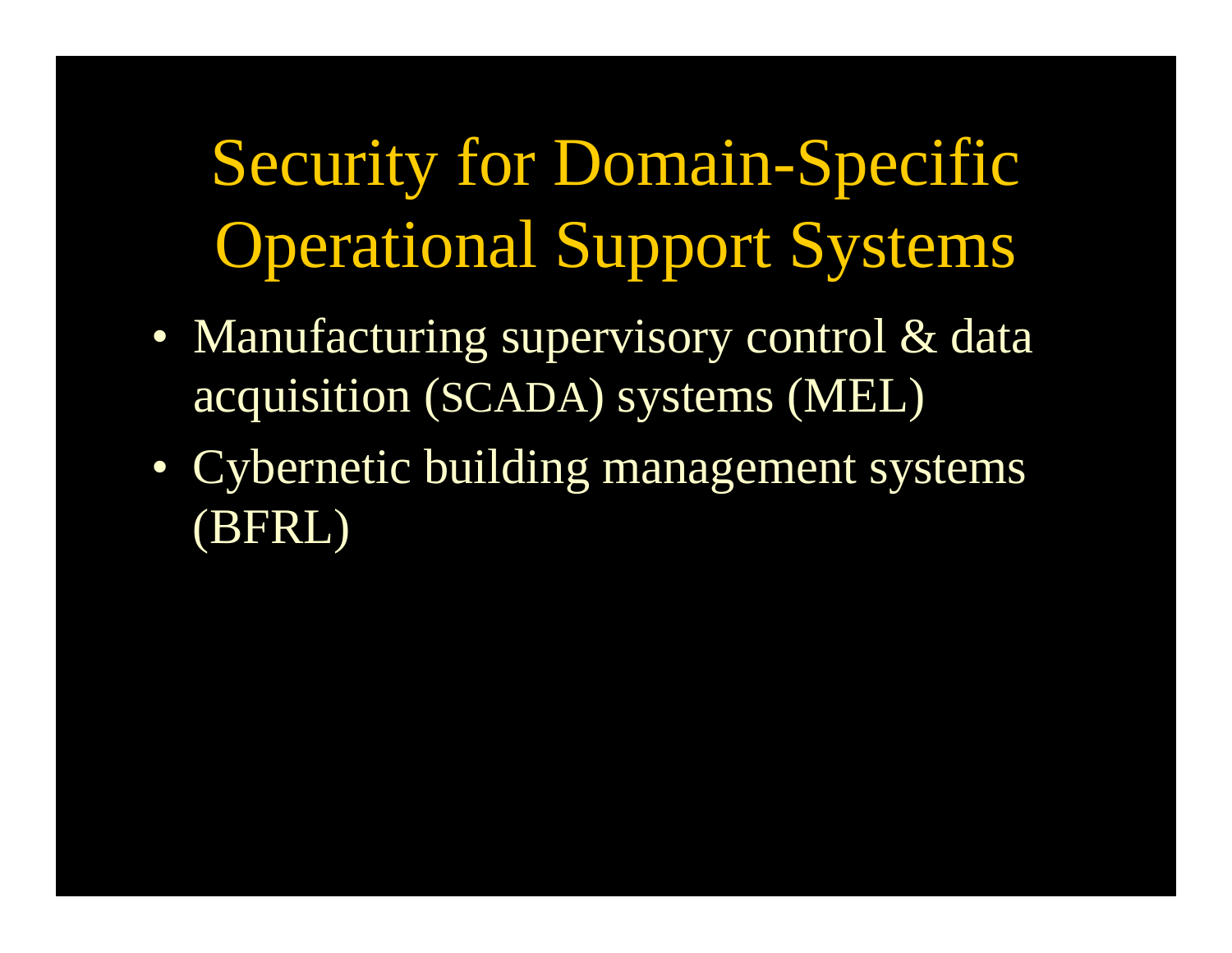# Security for Federal Systems *"Lead by Example"*

- Identify, apply "Best Practices" – Training & awareness guides
- Develop standards, reference implementations, & security and interoperability testbeds
	- Criteria, tests, & accreditation requirements for system security administrators
- Agency Assistance
	- Protecting their critical infrastructures
	- Using advanced security technology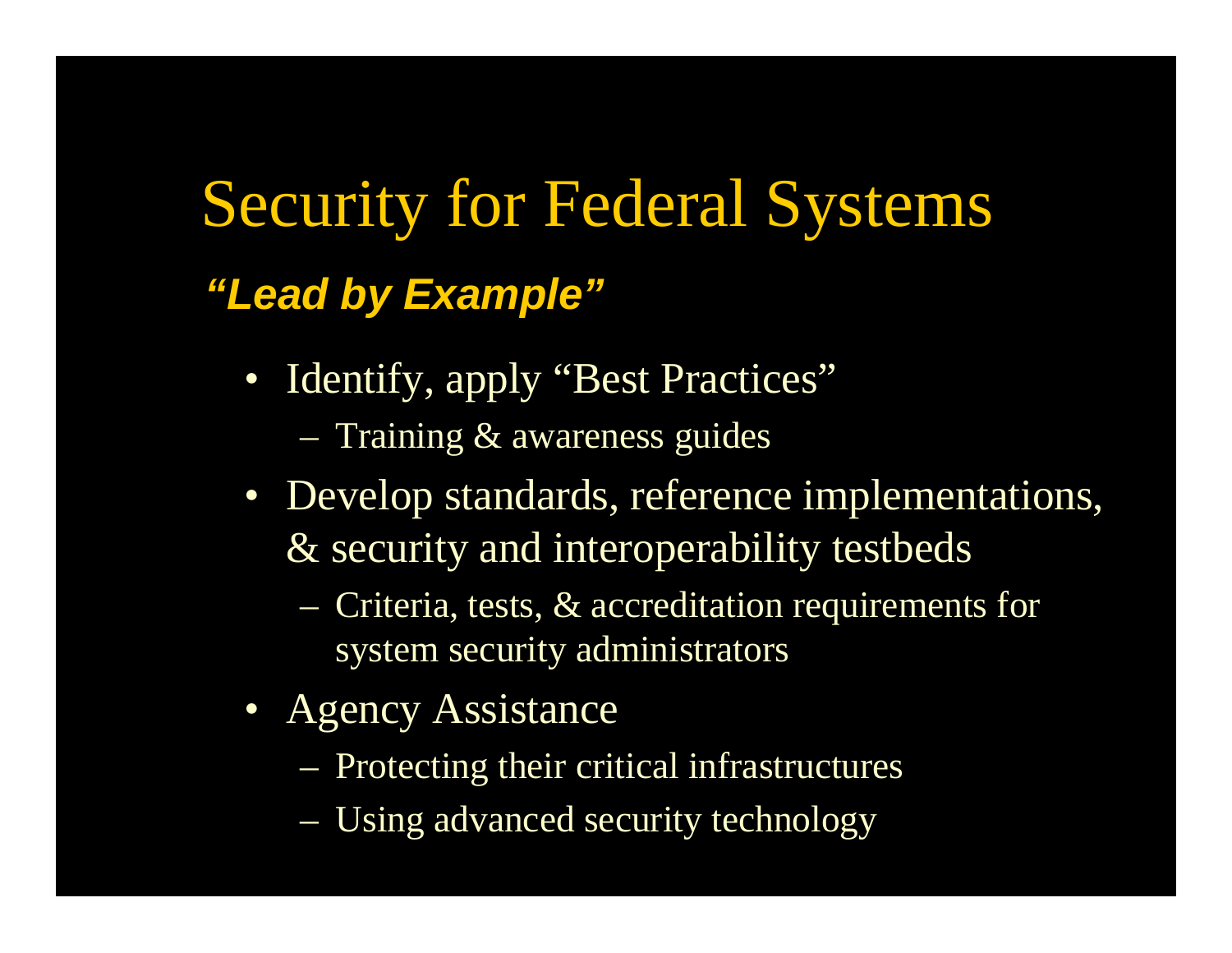# Security Technology for Critical Infrastructure Systems

- Applying existing technology
- Extending domain expertise
- Building *security* infrastructures
- High assurance systems engineering
- Meeting emerging needs
- Government-Industry partnership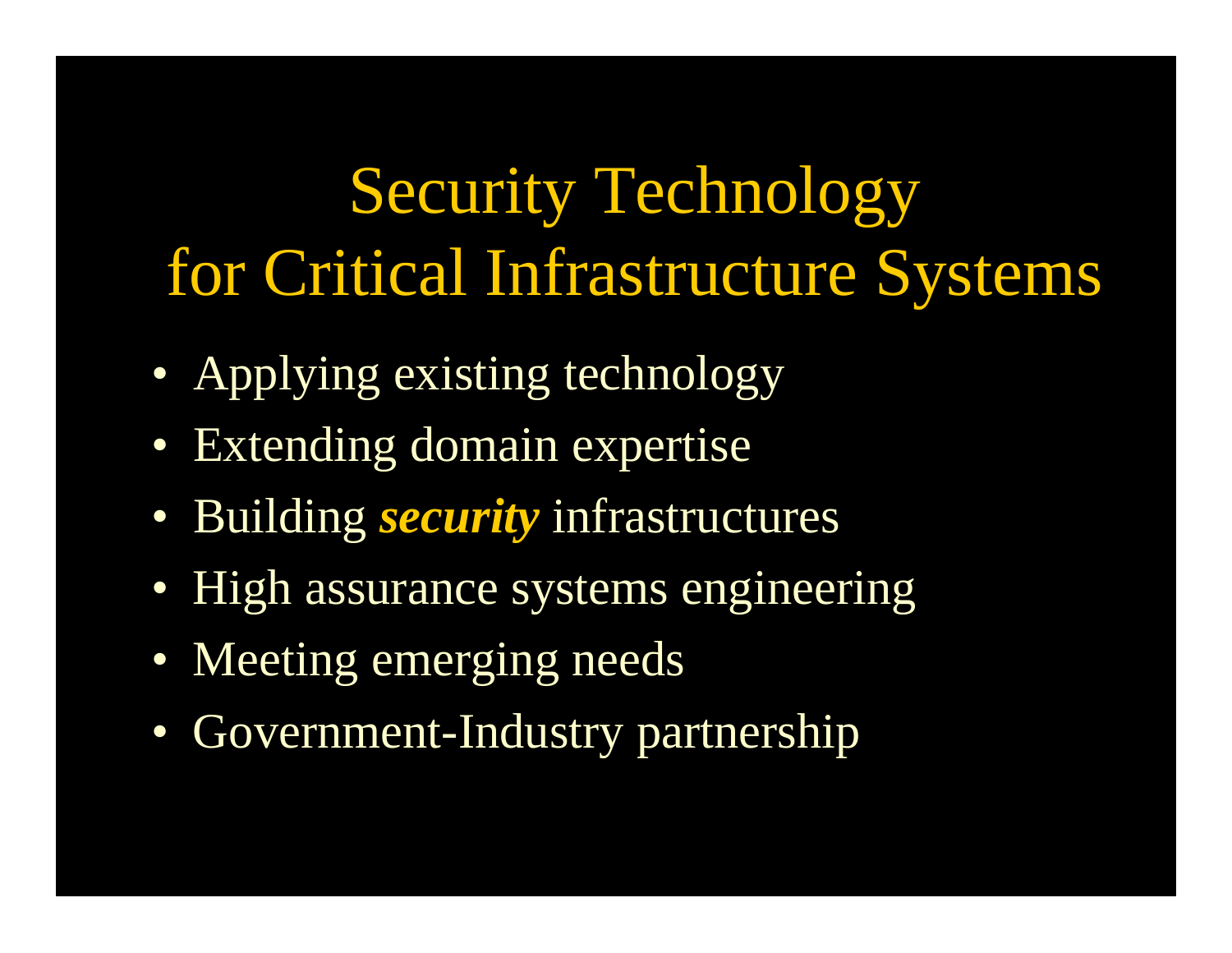### **NIST Computer Security Program**: From Algorithms to Critical Infrastructures

- Basic Technologies
- Program Strategy
- IT Security Standards
- Program Structure
- Program Elements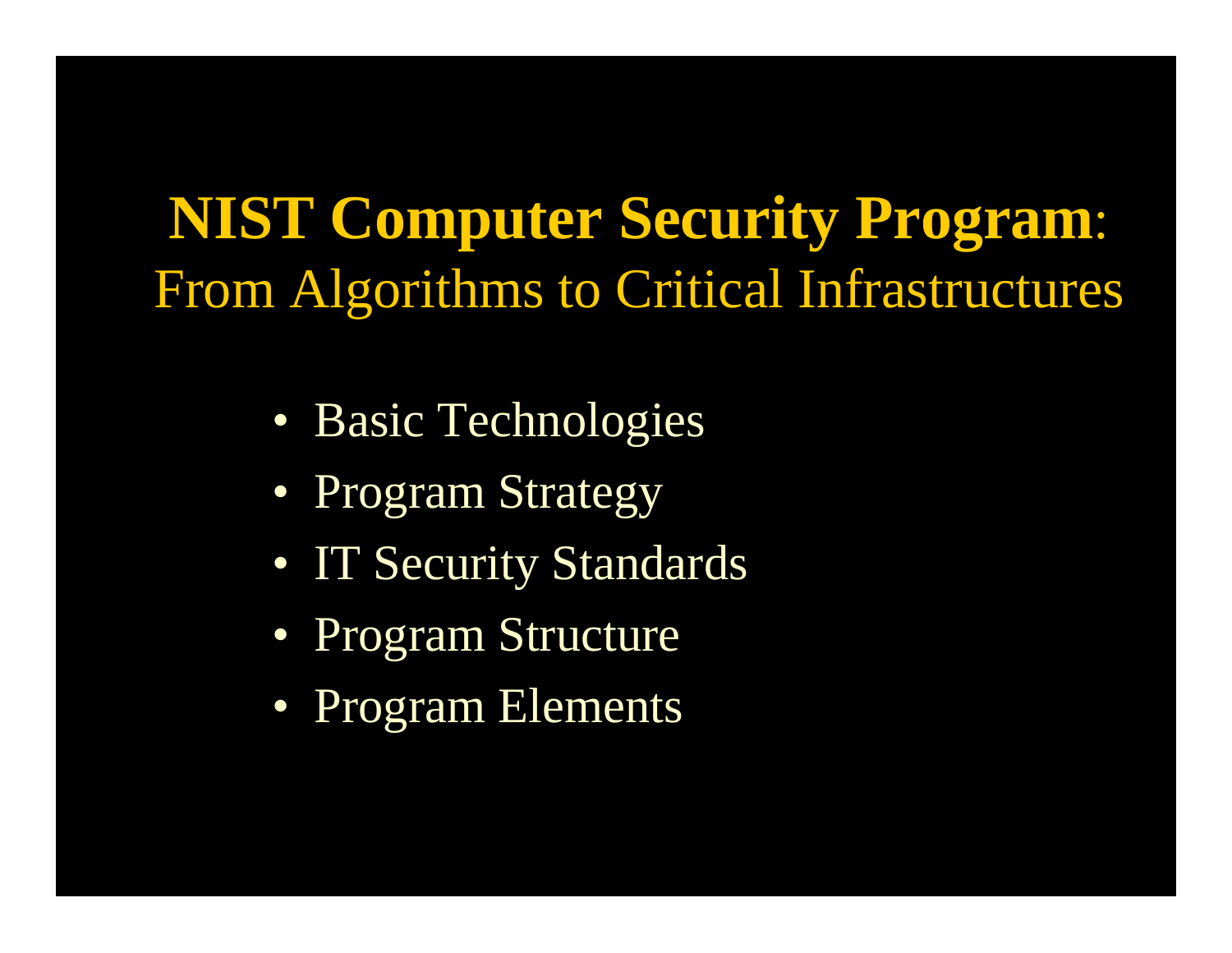# Basic Information Security **Technologies**

- Cryptography
	- Privacy encryption
	- Digital Signatures
- Authentication
- Access Control
- High Assurance Systems Engineering
- Test and Evaluation
- Audit, Threat Monitoring, Intrusion Detection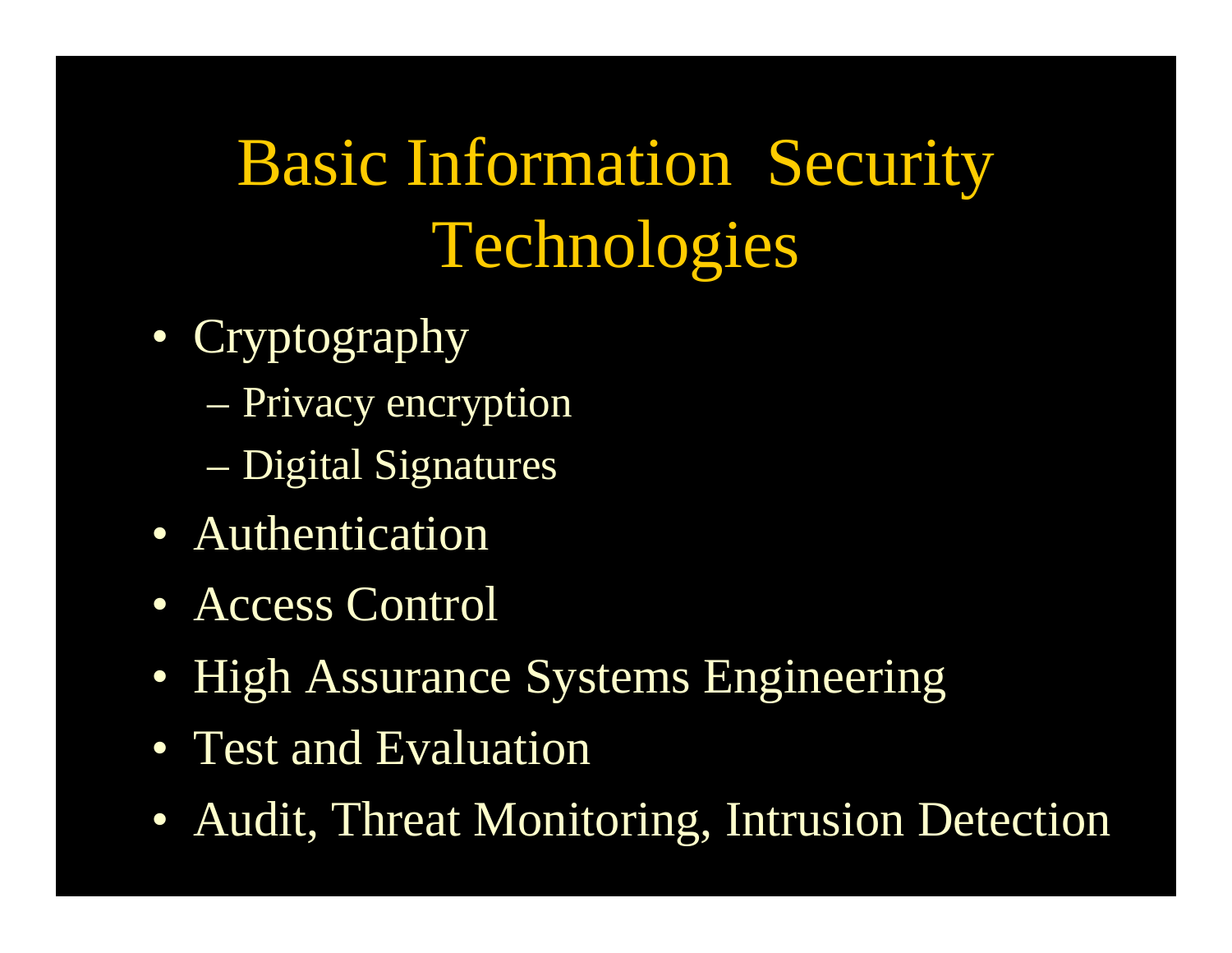# NIST Security Program Strategy

- Collaboration with Industry
	- Work with industry to develop specifications and conformance tests for secure, trustworthy, interoperable products and systems

#### • Primary Focus on Specification-Based Testing

- Validate conformance of commercial products to FIPS
- Common Criteria
- National Information Assurance Partnership
- Act as "honest broker"
- Technology Transfer
- Balance Computer Security Act, PDD63, and "Traditional" NIST/ITL Roles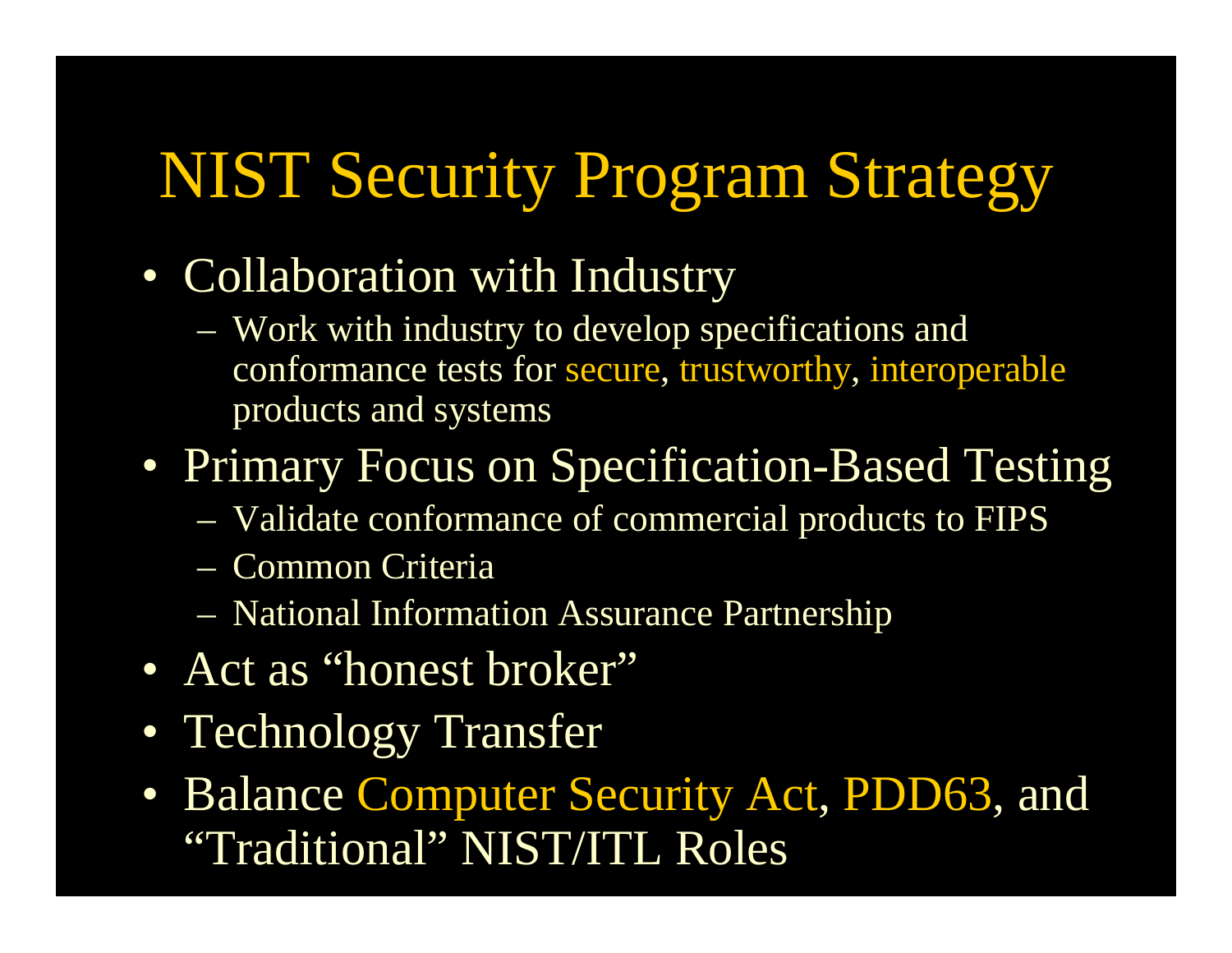## NIST IT Security Standards

– a record of partnership with Industry

- Data Encryption (DES) FIPS 46-2, ANSI
- Message Authentication (MAC) ANSI, FIPS 113
- Cryptographic Module Security Requirements FIPS 140
- Key Management ANSI X9.17, FIPS 171
- Digital Signature and Hash (DSA/SHA) FIPS 186, 180-1
- Entity Authentication (FIPS 196) IETF
- Cryptographic API's (Draft FIPS) X/OPEN
- Posix FIPS, IEEE, ISO
- Minimum Interoperability Specification for PKI Components (MISPC) - NIST SP, IETF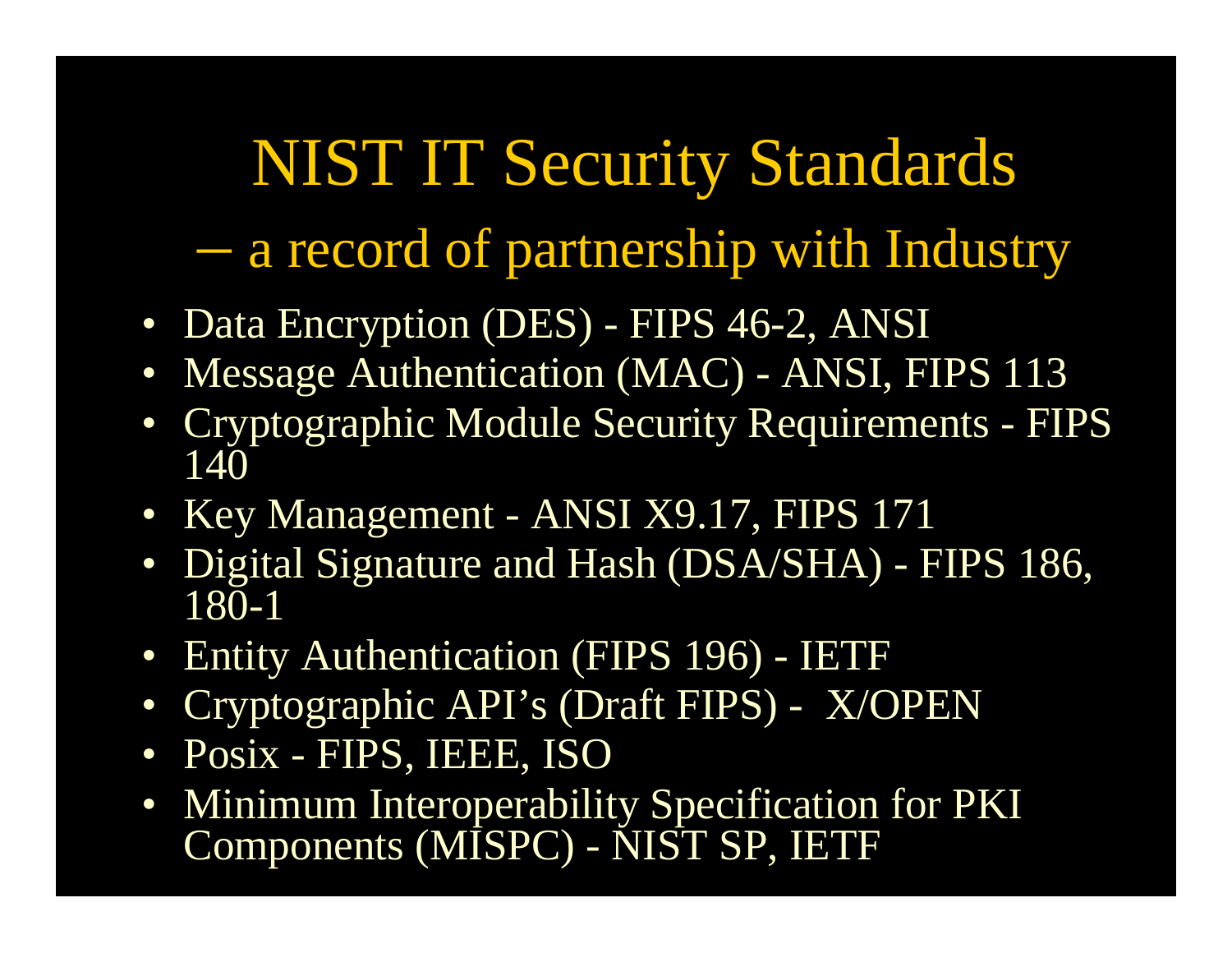

#### **National/Critical Information Infrastructure**

#### **Program Focus Areas**



#### **Enabling Technology**

- **Cryptographic Technology and Applications**
- **Key Recovery**
- **Secure Internet Protocols**



#### **Enabling Infrastructure**

- **Public Key Infrastructure**
- **Criteria and Assurance**
- **Internetworking Security**
- **Security Management**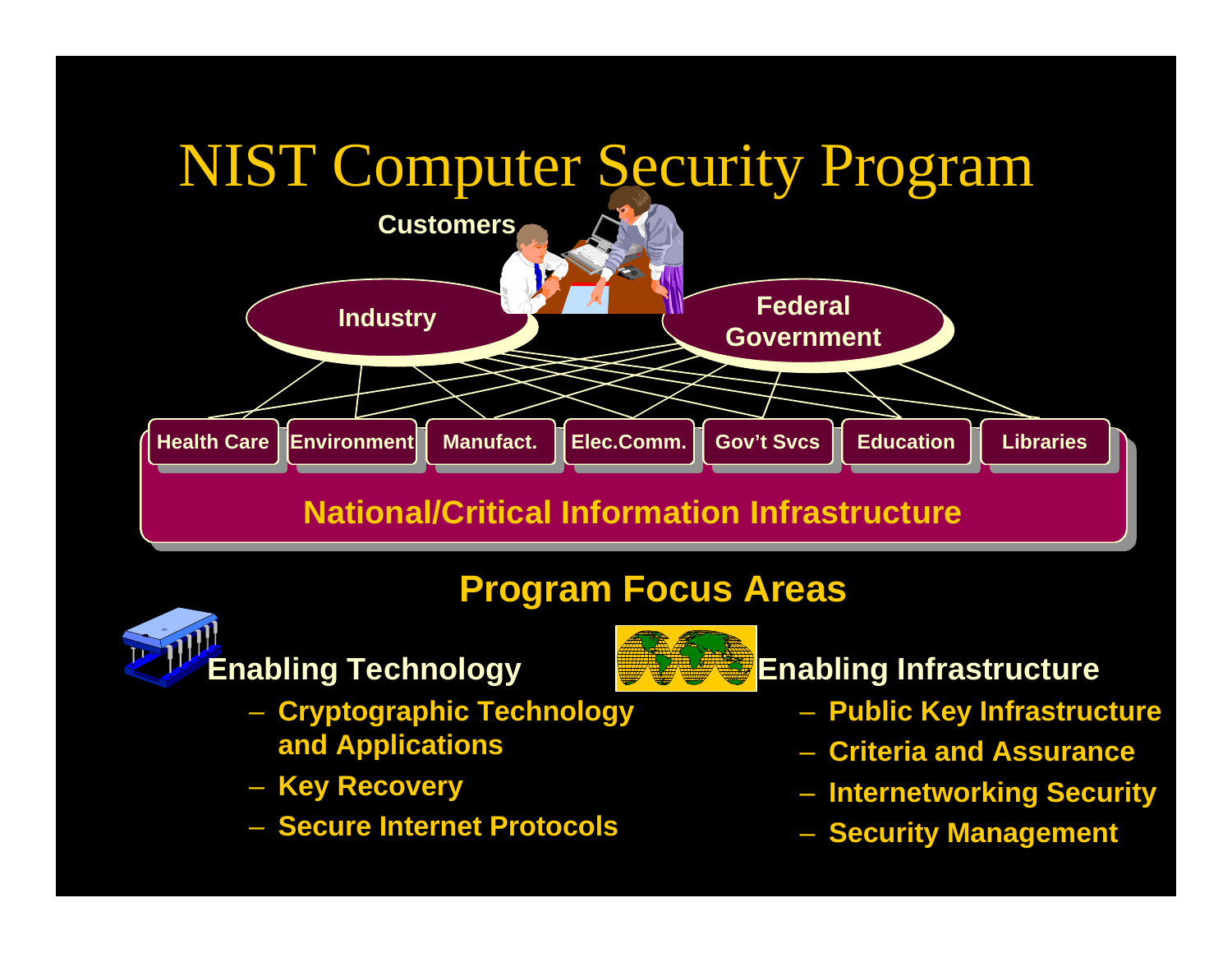# Cryptographic Technology and Applications

- Commercial Cryptographic Standards
	- Advanced Encryption Standard (AES)
	- FIPS to allow RSA & EC technology
	- Conformance Tests for ANSI RSA & ECDSA
- Crypto-Module Validation Program (FIPS 140-1)
- ANSI Random Number Generation (coeditor)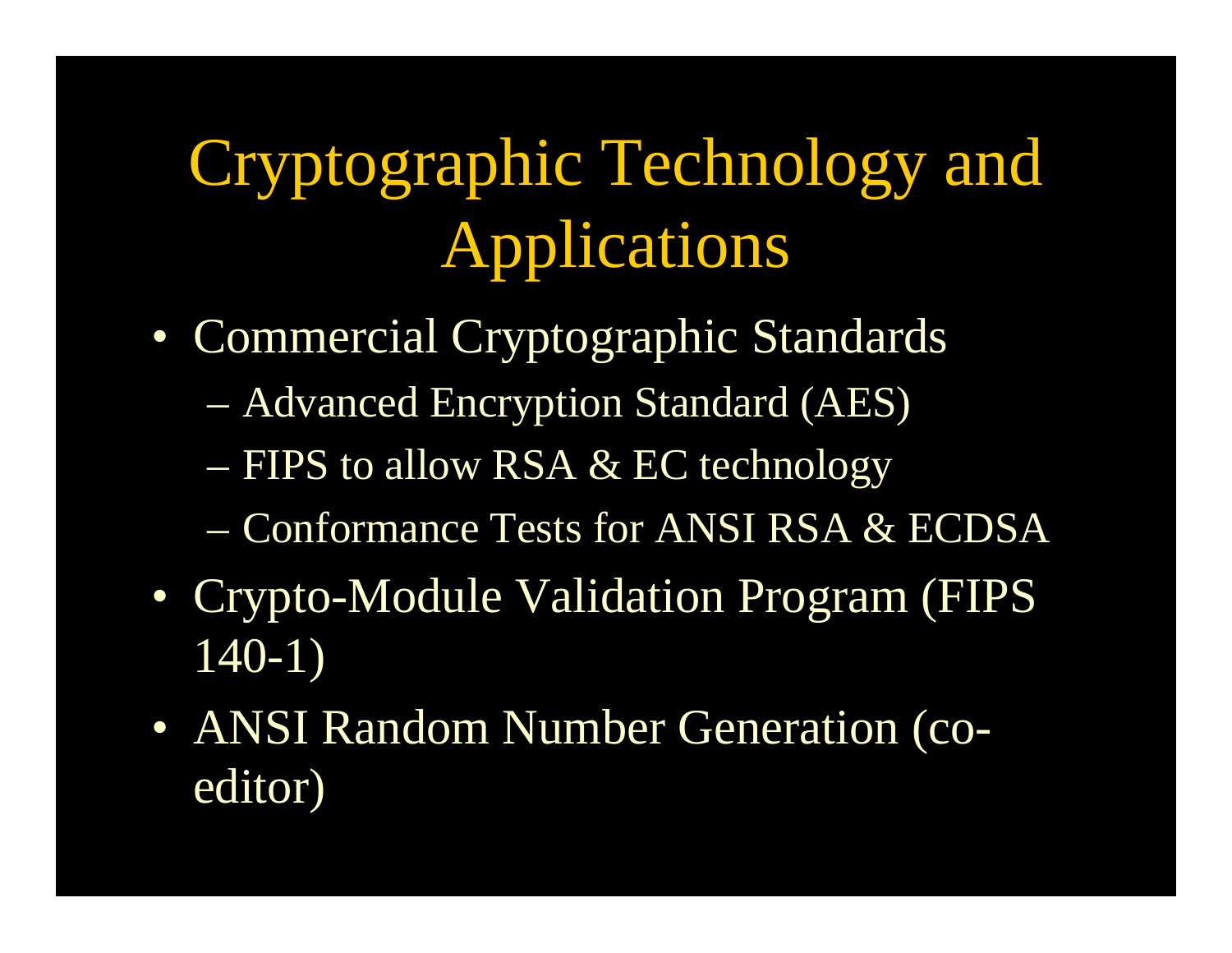## Key Recovery

- Technical Support for Emergency Access Working Group by Testing Key Recovery Pilots
- Secretariat and Liaison for Commercial Data Recovery Technical Advisory Committee; and Participation as Gov't Technical Representative
- Establish Key Recovery Root CA
- Develop Pilot Email Key Recovery System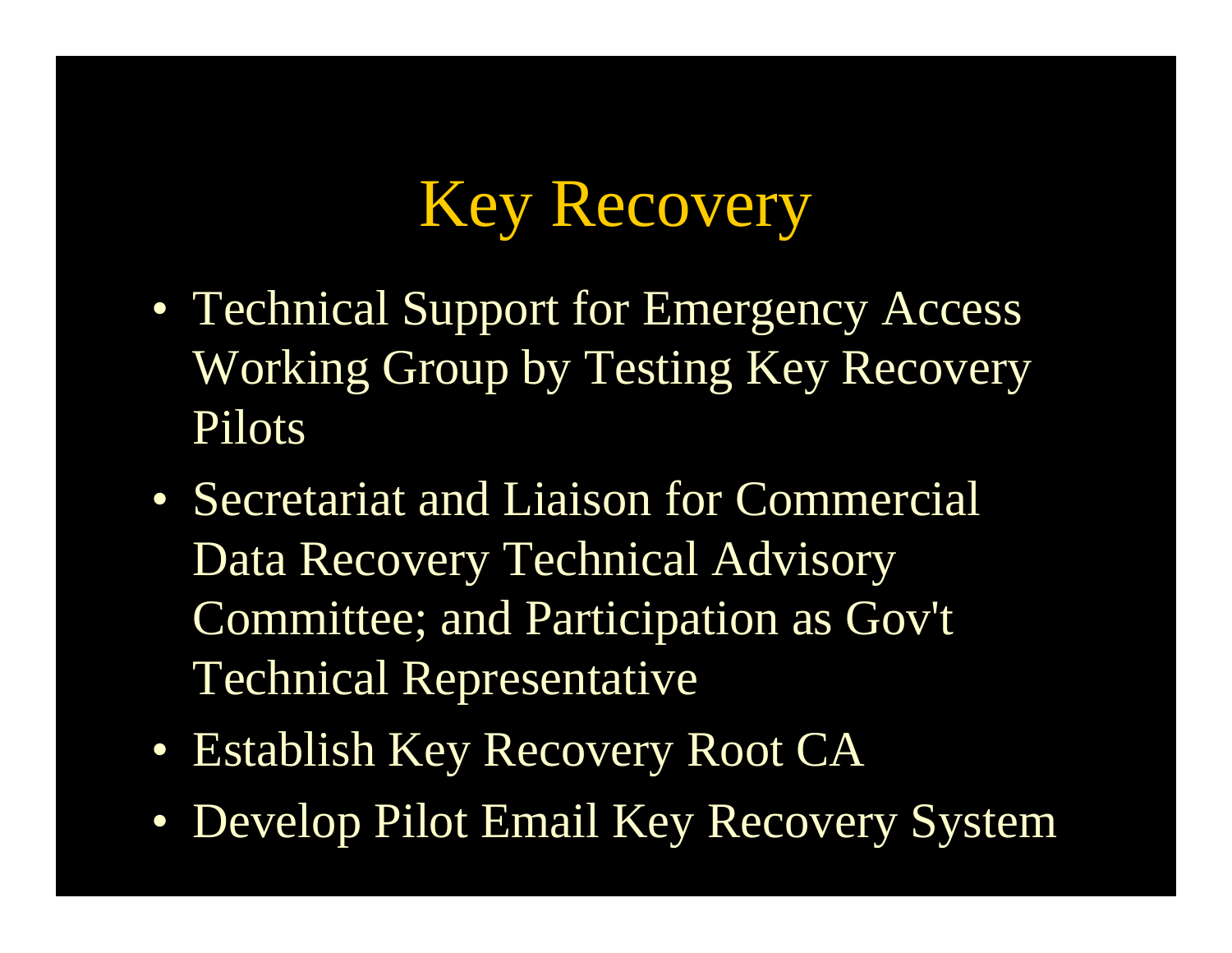### Public Key Infrastructure

- Tests and Assertions for Minimum Interoperability Specification for PKI Components (MISPC)
- Develop MISPC Reference Implementation
- Implementation of a root CA Testbed for government pilots
- Develop Security Requirements for CA components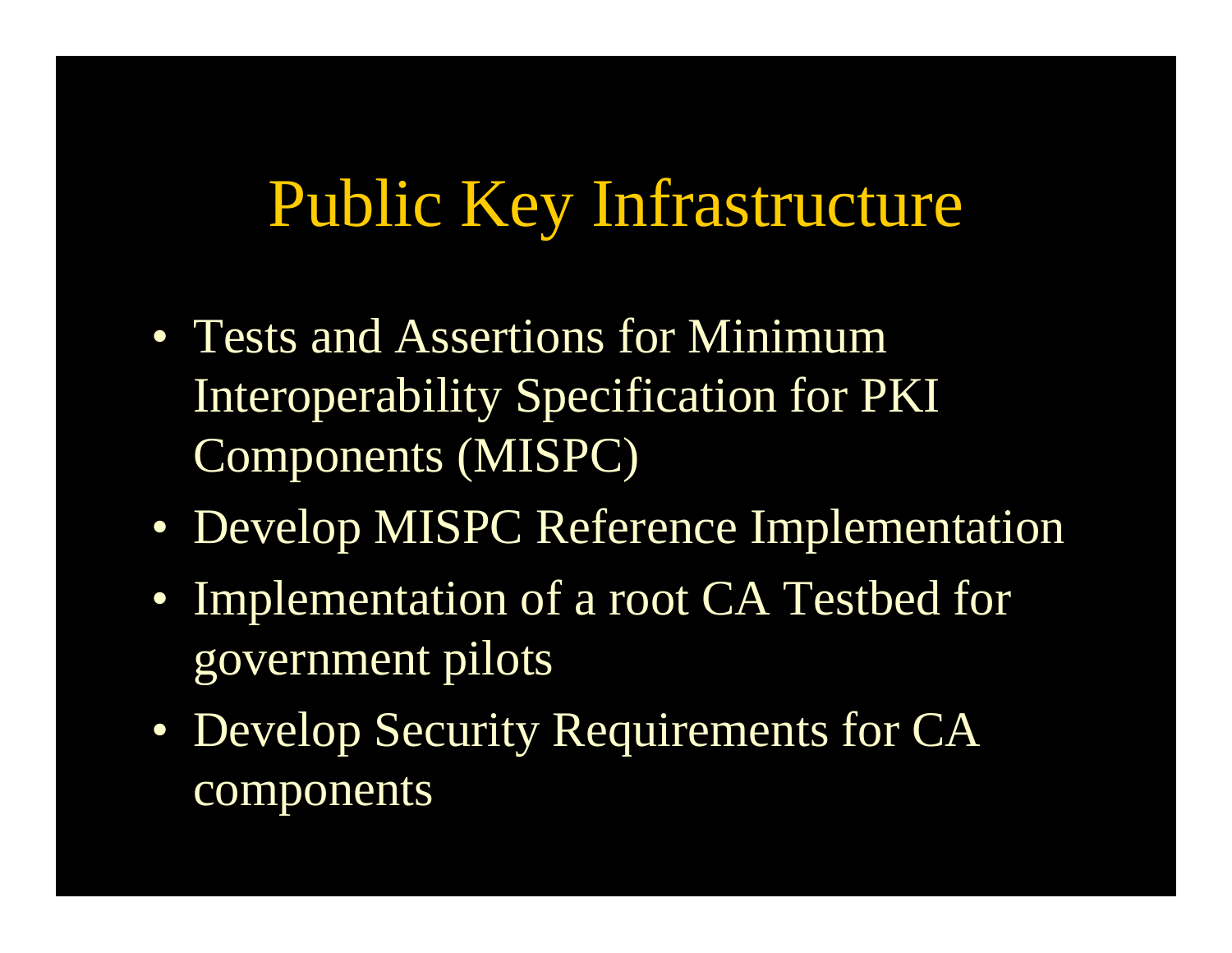## Internetworking Security

- IPv6 Reference Implementation and Test Bed
- Role Based Access Control
- Federal Government Computer Incident Response Center (FedCIRC)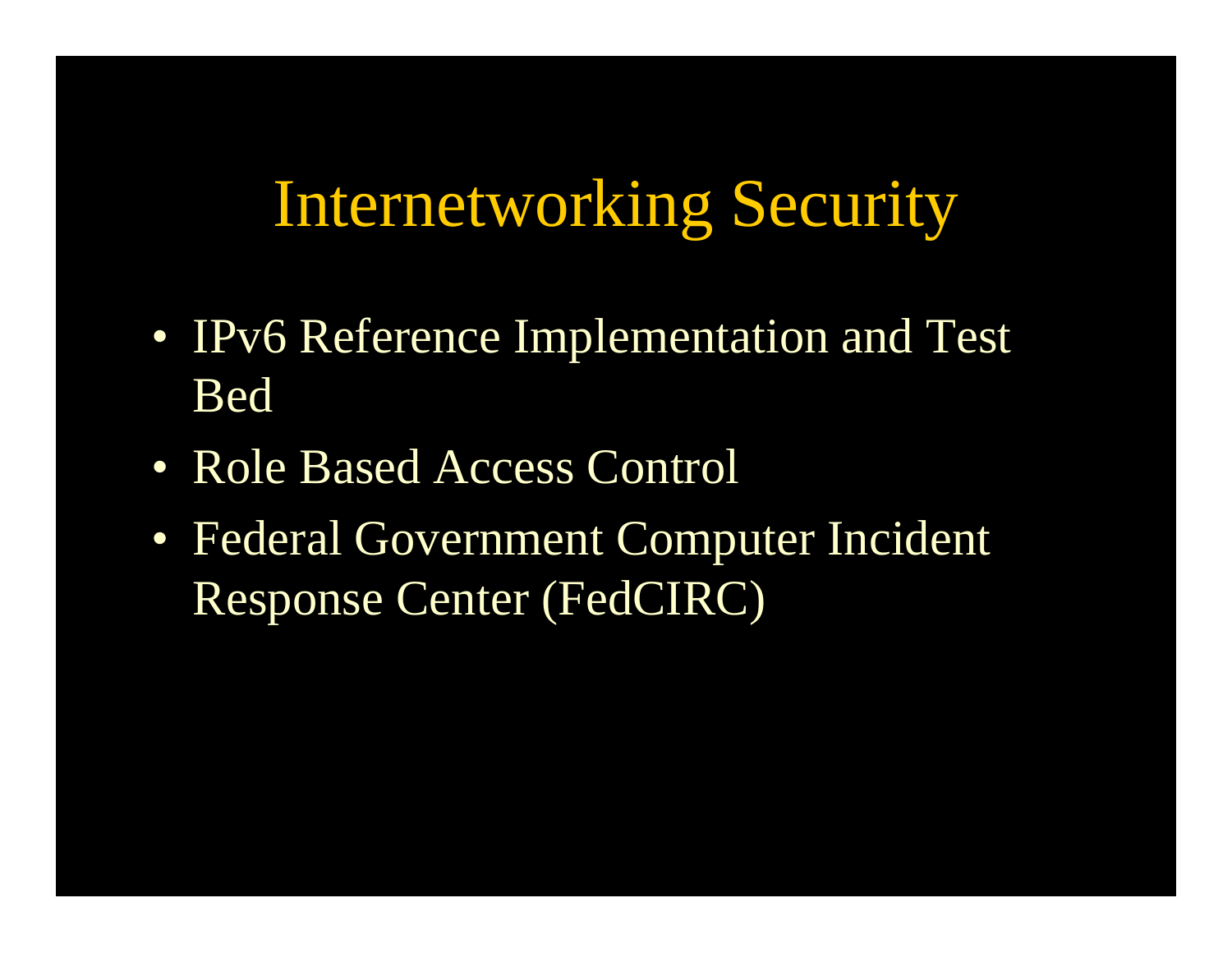# Security Management and Support

- National Information System Security Conference
- Computer System Security and Privacy Advisory Board
- Federal Computer Security Program Managers Forum
- Agency Assistance & Collaboration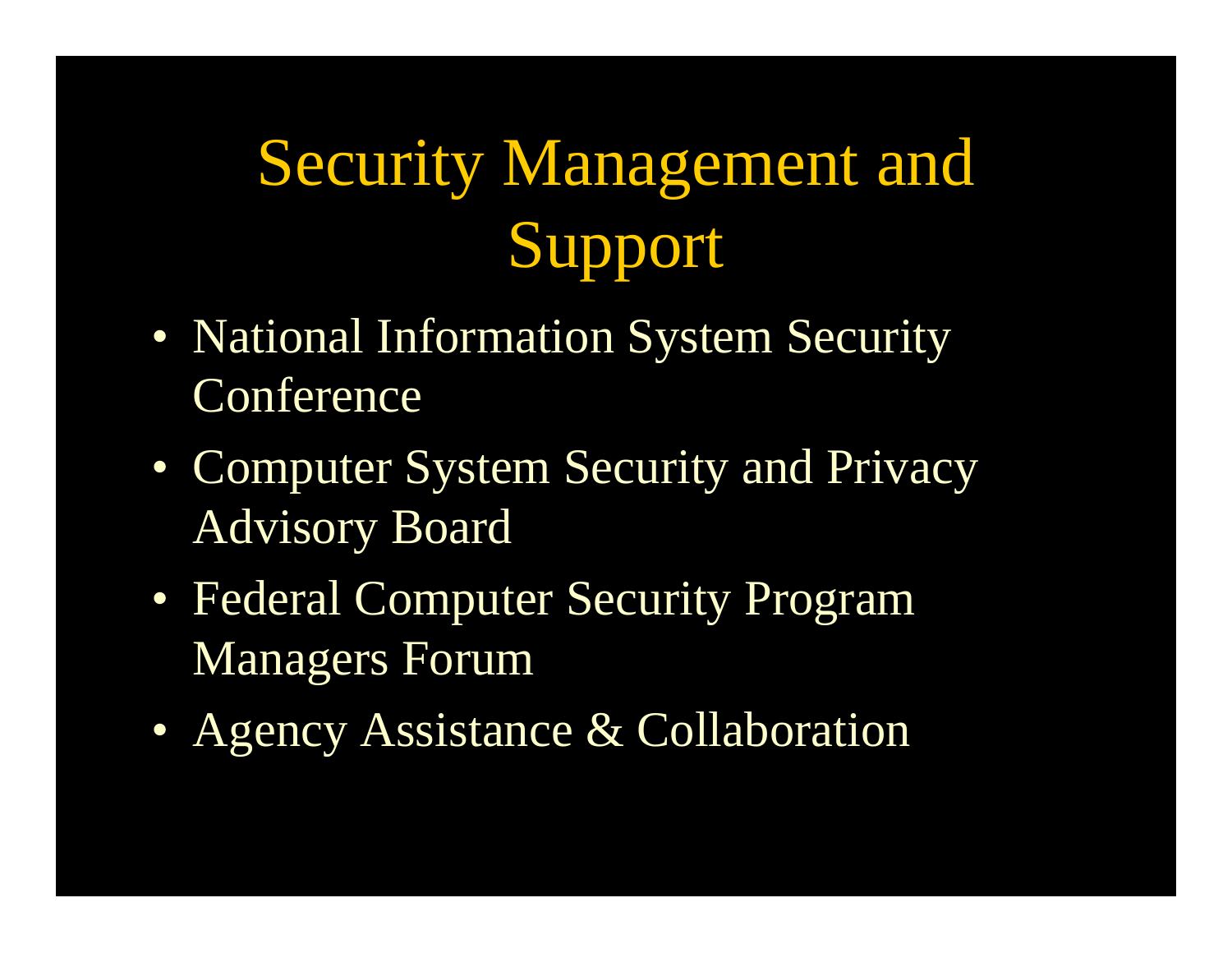### Criteria and Assurance

- Specification-Based Testing & Evaluation  $(T/E)$
- Common Criteria (CC)
- Common Criteria Testing Program (CCTP)
- National Information Assurance Partnership (NIAP)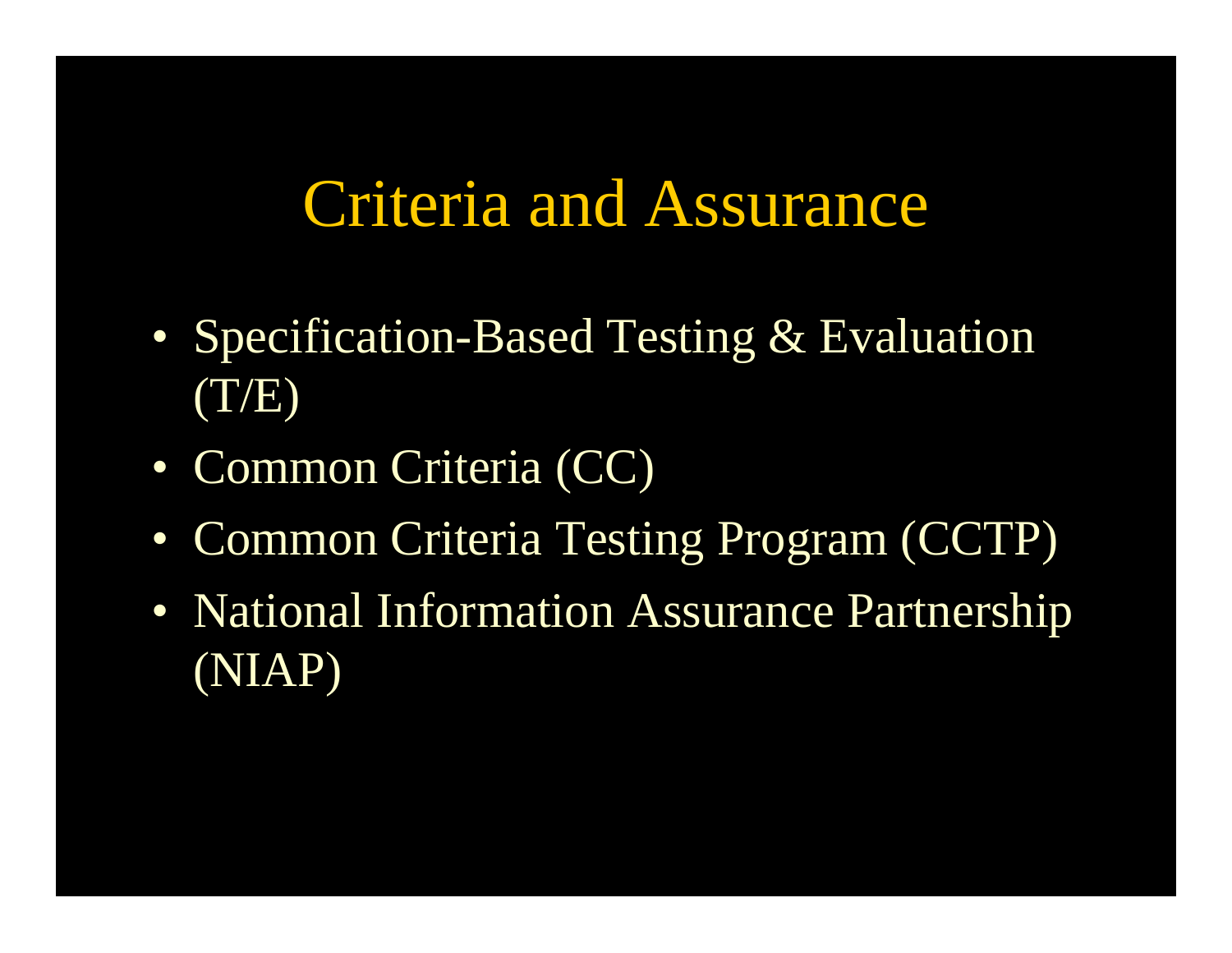## Advanced Network Technology

- IPsec
- IP testbed
- Mobile agents
- Virtual Private Networks
- "Adaptive" Networks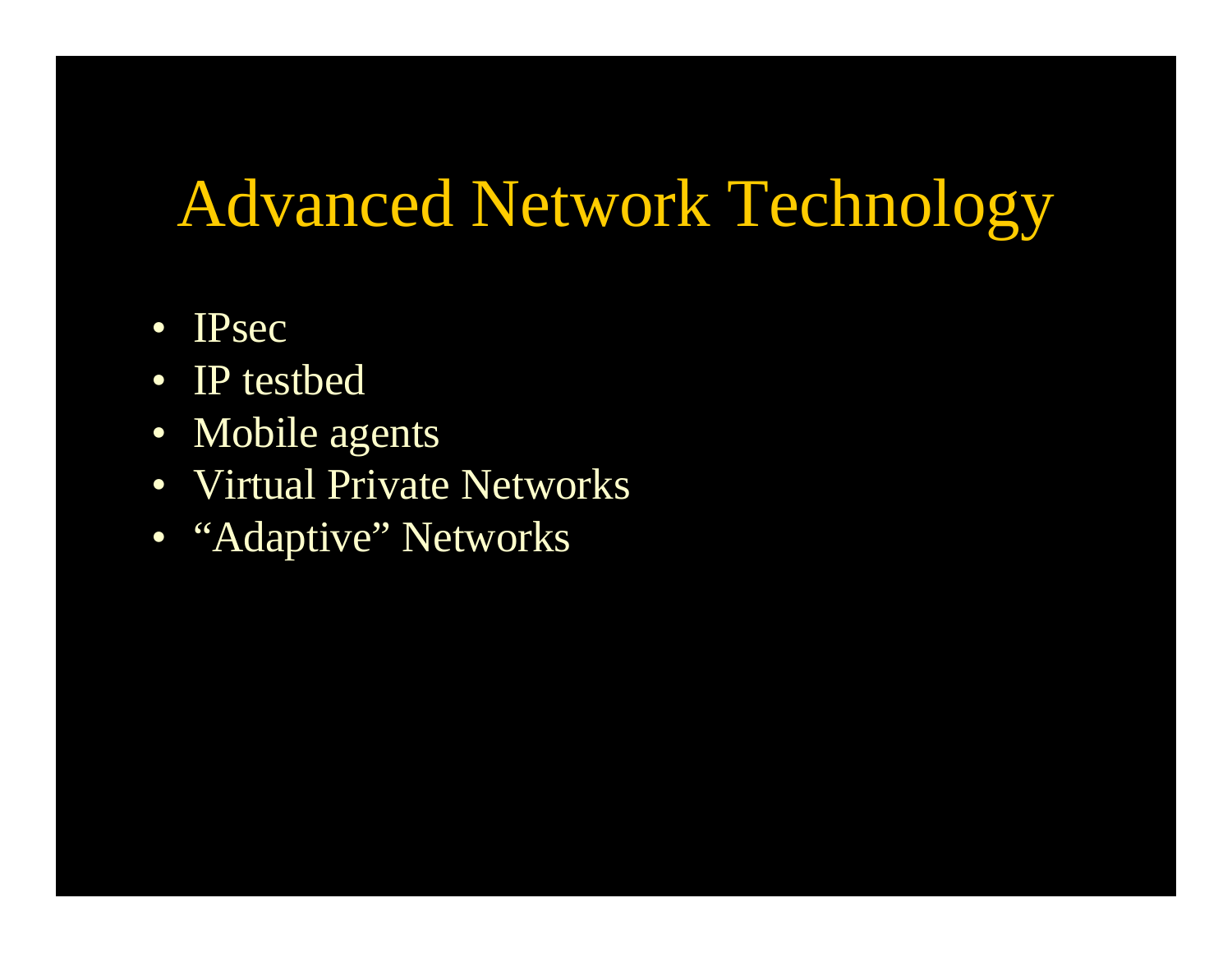# High Assurance Development Tools

- Current Work
	- Role Based Access Control (RBAC)]
	- Software Analysis Tools (Slicer, etc.)
- Planned/Potential Work
	- Advanced Analysis Tools, Toolkit
	- Automated Testing
	- Error/Failure Database
	- Formal Methods